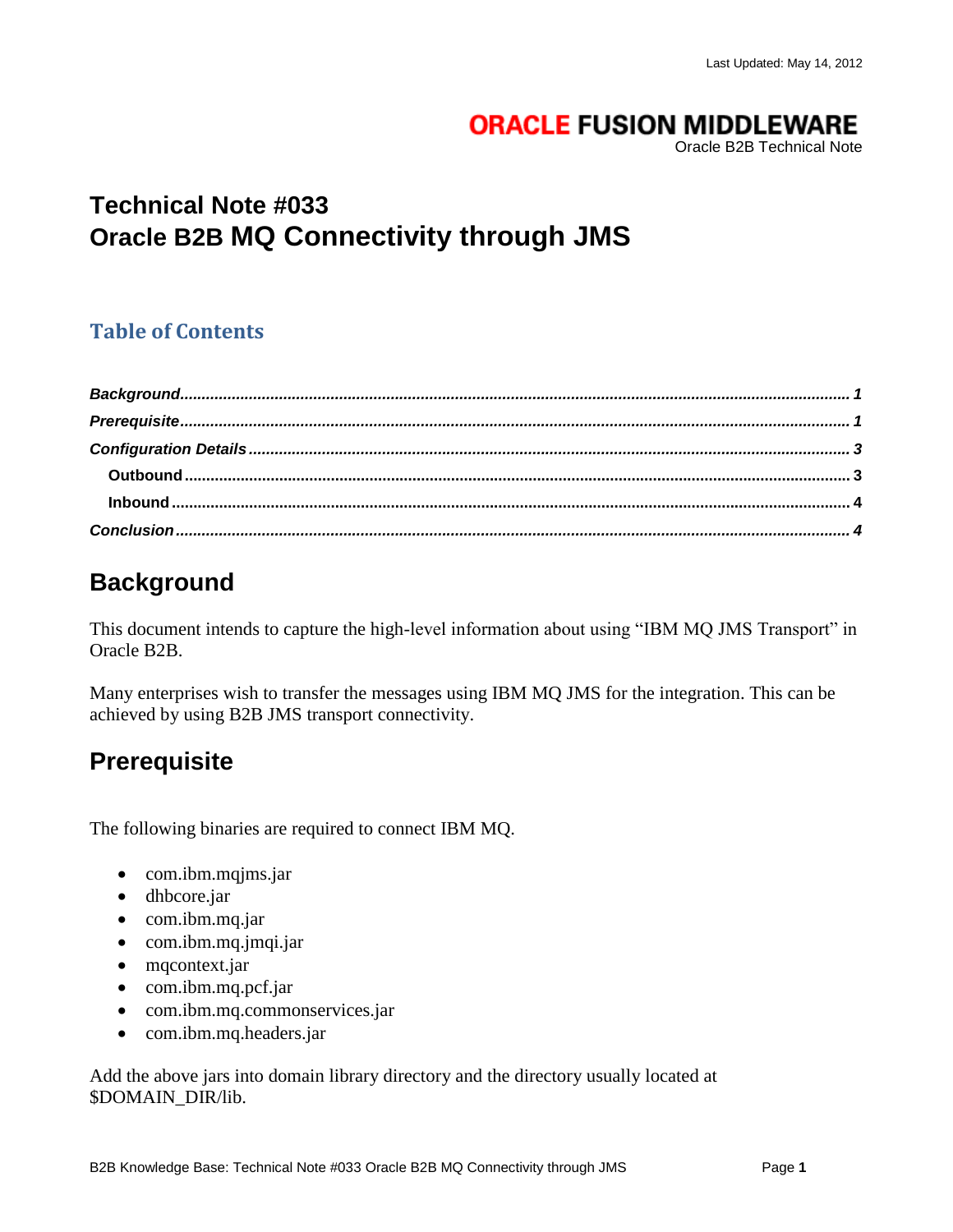The jars located in this(\$DOMAIN\_DIR/lib) directory will be picked up and added dynamically to the end of the server classpath at server startup.

For eg. <fmwhome>/user\_projects/domains/<domainname>/lib/

Alternatively the above jar's can also be added as part of the setDomainEnv.sh.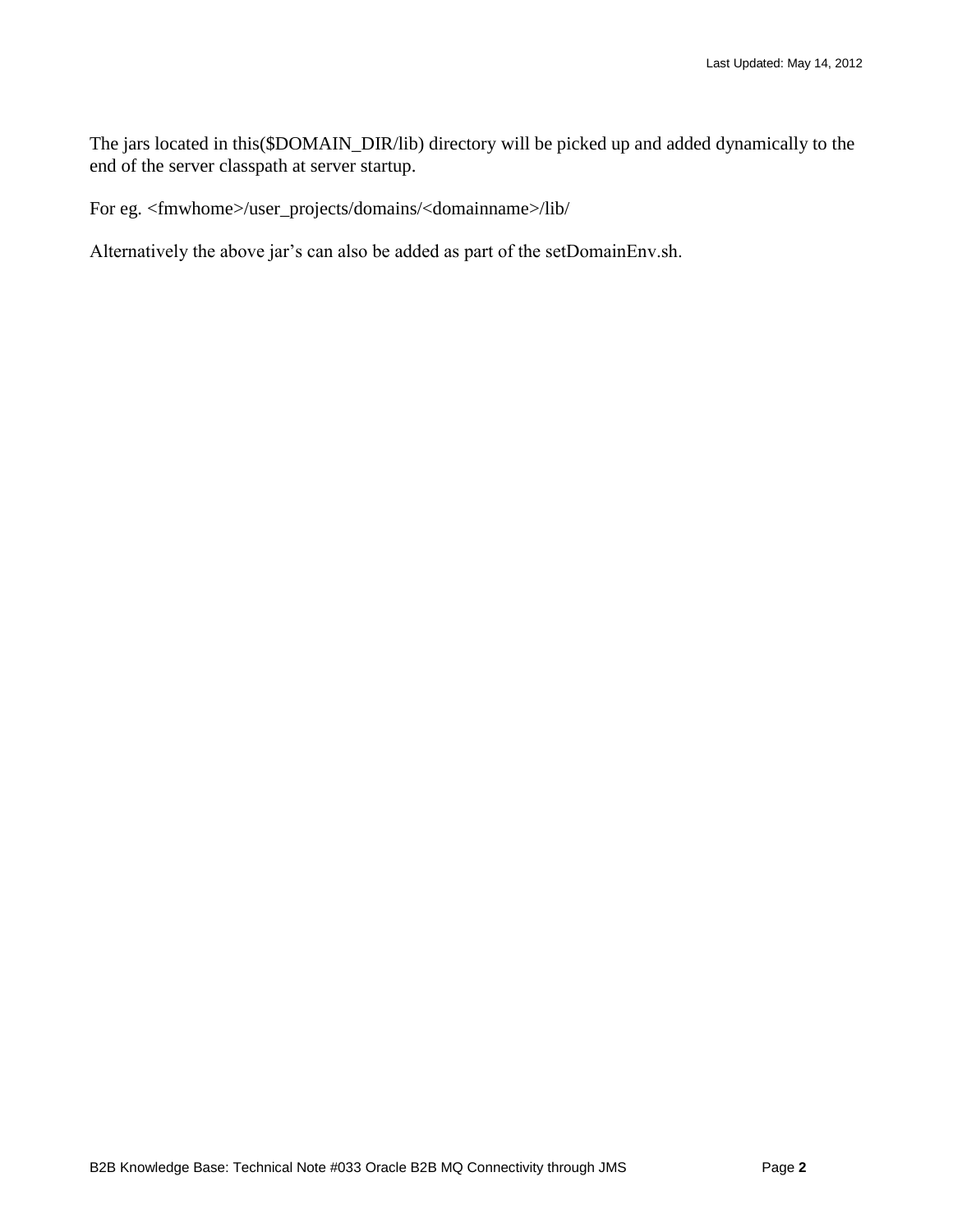# <span id="page-2-0"></span>**Configuration Details**

#### <span id="page-2-1"></span>**Outbound**

To send a message to IBM MQ, as of part of trading partner delivery channel select protocol as "Generic JMS" and provide the following details,

| <b>Parameter</b>          |                                                                                                                 | <b>Example</b>                    |
|---------------------------|-----------------------------------------------------------------------------------------------------------------|-----------------------------------|
| <b>Name</b>               | <b>Description</b>                                                                                              |                                   |
| <b>Destination Name</b>   | <b>MQ Queue Name</b>                                                                                            | <b>B2B.Q1</b>                     |
| <b>Connection Factory</b> | <b>MQ Queue Manager Name</b>                                                                                    | <b>QM_SRAVANI</b>                 |
| Destination               | java.naming.factory.initial=                                                                                    | java.naming.factory.initial=      |
| Provider                  | com.ibm.mq.jms.context.WMQInitialConte                                                                          | com.ibm.mq.jms.context.WMQInit    |
|                           | xtFactory;                                                                                                      | ialContextFactory;                |
|                           | java.naming.provider.url=                                                                                       | java.naming.provider.url=         |
|                           | <host>:<qm listen="" port="">/<mq channel<="" td=""><td><host>:1414/SYSTEM.DEF.SVR</host></td></mq></qm></host> | <host>:1414/SYSTEM.DEF.SVR</host> |
|                           | Name $\ge$ :                                                                                                    | CONN:                             |
| <b>User Name</b>          | <b>MQ User Name</b>                                                                                             | Mqm                               |
| Password                  | MQ password to connect to the queue                                                                             | Mqpassword                        |
|                           | manager                                                                                                         |                                   |

| <b>Channel Details</b>               |                    |                              |                                     |
|--------------------------------------|--------------------|------------------------------|-------------------------------------|
| <b>Transport Protocol</b>            | JMS V              |                              |                                     |
| <b>Transport Protocol Parameters</b> | Channel Attributes | Exchange Protocol Parameters |                                     |
| <b>Destination name</b>              | B2B.O1             | Use JMS id                   |                                     |
| Connection factory                   | OM SRAVANI         | <b>Destination Provider</b>  | java.naming.factory.initial=com.ibn |
| Is topic                             |                    | User name                    | mgm                                 |
| Polling interval                     | 5                  | Password                     |                                     |
| Message type                         | Bytes $\vee$       | ConfirmPassword              |                                     |
| Is Map Payload Alone                 |                    | Subscriber id                |                                     |

Create an outbound Agreement, deploy and send messages.